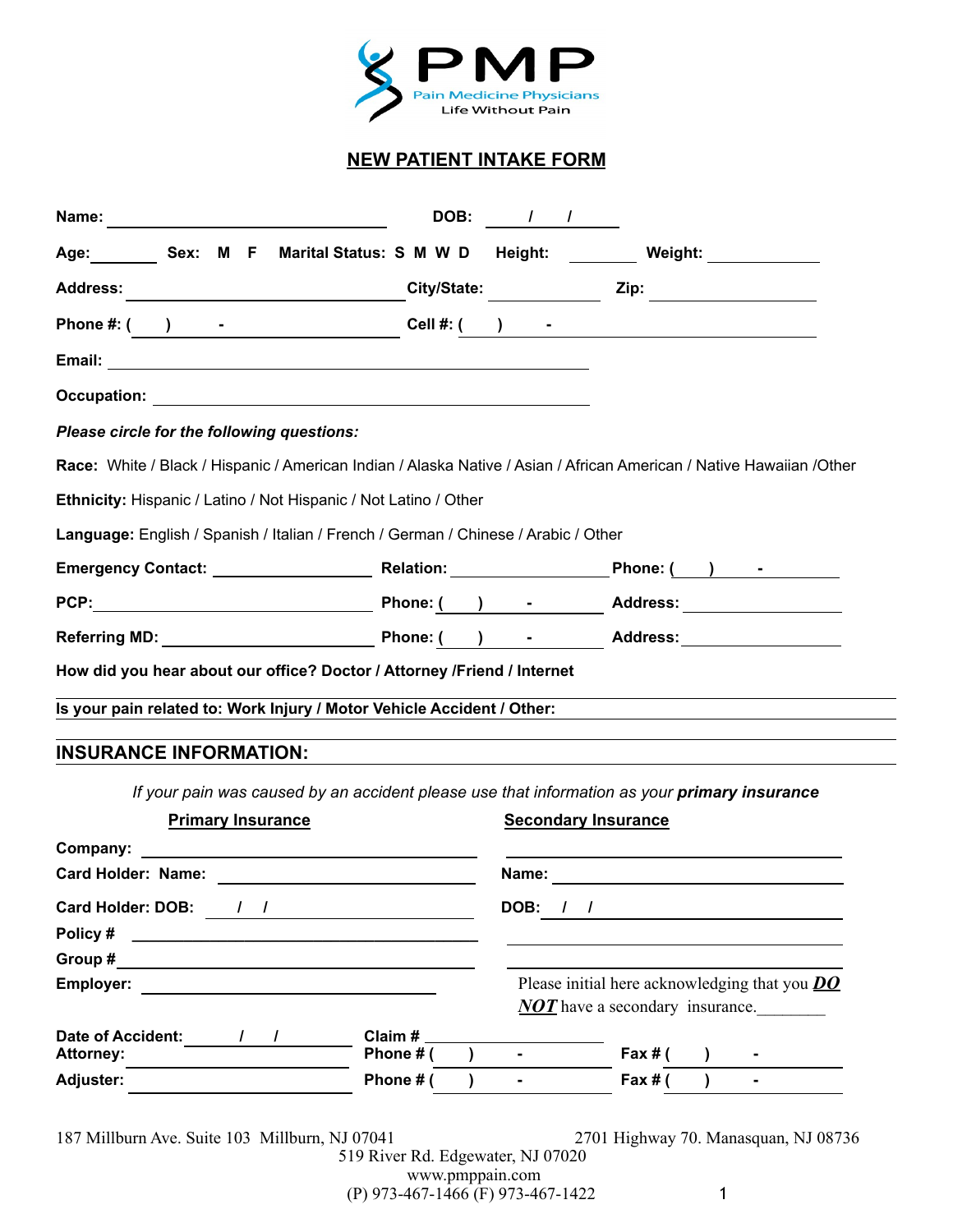## **MEDICAL INTAKE FORM**

**NAME:** DOB: DOB:

## **MEDICATION ALLERGIES: MEDICATION LIST:**

*Please include vitamins, fish oil and aspirin* 

**Check Here If None**

| <b>Please List Name</b> | Reaction | <b>Name and Dosage</b> | Doses per day |
|-------------------------|----------|------------------------|---------------|
|                         |          |                        |               |
|                         |          |                        |               |
|                         |          |                        |               |
|                         |          |                        |               |
|                         |          |                        |               |
|                         |          |                        |               |

**Medical History: Past Surgeries: Past Surgeries:** 

| <b>Please List</b> | <b>Date</b> |
|--------------------|-------------|
|                    |             |
|                    |             |
|                    |             |
|                    |             |
|                    |             |
|                    |             |
|                    |             |

| Have you ever been diagnosed with? |  |
|------------------------------------|--|
|------------------------------------|--|

| ancei |  |
|-------|--|
|       |  |

| $\Box$ Stomach Ulcers $\Box$ Kidney Disease $\Box$ Liver Disease $\Box$ Bleeding Problem $\Box$ Depression $\Box$ |  |  |
|-------------------------------------------------------------------------------------------------------------------|--|--|
|                                                                                                                   |  |  |

**Questions about Your Pain:** *Please check below which of the treatments below you have had for your pain* 

| Chiropractor            |     | <b>TENS</b>  | Epidural                  | Anti-inflammatory |
|-------------------------|-----|--------------|---------------------------|-------------------|
| <b>Physical Therapy</b> |     | <b>Brace</b> | Surgery                   | <b>Narcotic</b>   |
| Acupuncture             | MRI |              | <b>Neurology Consult</b>  | Muscle relaxant   |
| MUA                     |     | CT scan      | <b>Orthopedic Consult</b> | Antidepressant    |
| X-ray                   |     | <b>EMG</b>   | <b>Surgical Consult</b>   | Other procedure   |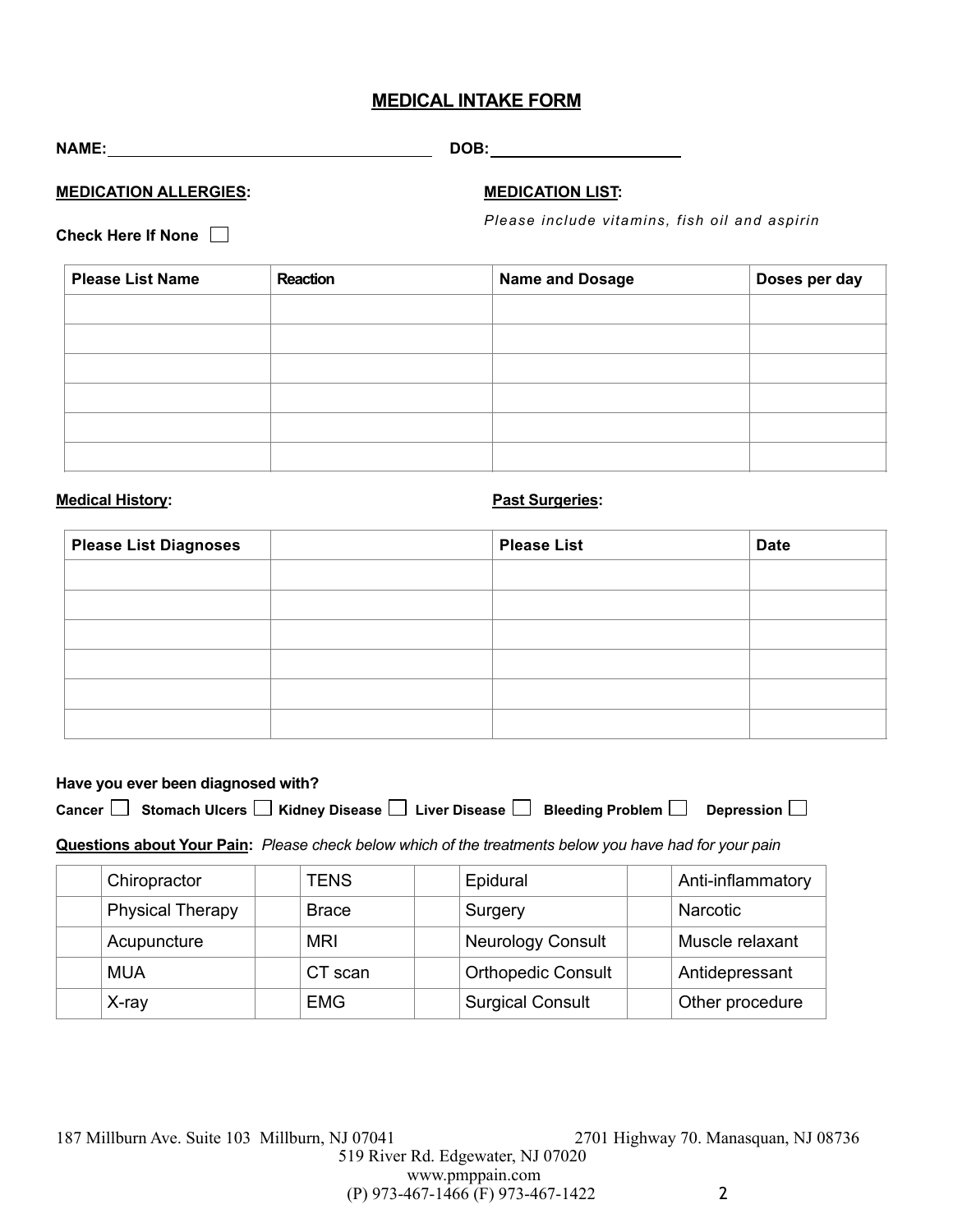| Social History: Please check if you Have/or had an addiction problem: |  |  |  |  |
|-----------------------------------------------------------------------|--|--|--|--|
|-----------------------------------------------------------------------|--|--|--|--|

| Drink Alcohol (or used to)                           |                                                                                                |                                                                                                                                      |  |
|------------------------------------------------------|------------------------------------------------------------------------------------------------|--------------------------------------------------------------------------------------------------------------------------------------|--|
| Use Illicit drugs (or used to)                       |                                                                                                |                                                                                                                                      |  |
| Smoke ____ packs per day ___ years, or used to smoke |                                                                                                |                                                                                                                                      |  |
|                                                      |                                                                                                |                                                                                                                                      |  |
|                                                      | Do any of your family members have/or used to have, an addiction problem? Circle one: Yes / NO |                                                                                                                                      |  |
| to.                                                  |                                                                                                | If you answered "yes," please list the family member, if the problem is current or in the past and which substance the addiction was |  |
| <b>Family Member</b>                                 | <b>Current or past addiction</b>                                                               | <b>Substances used</b>                                                                                                               |  |
|                                                      |                                                                                                | the contract of the contract of the contract of the contract of the contract of the contract of the contract of                      |  |
|                                                      |                                                                                                |                                                                                                                                      |  |
|                                                      |                                                                                                |                                                                                                                                      |  |
|                                                      |                                                                                                |                                                                                                                                      |  |
|                                                      |                                                                                                |                                                                                                                                      |  |
| Do any of your family members have medical problems? |                                                                                                |                                                                                                                                      |  |
|                                                      | Please list: High Blood Pressure, Diabetes, Cancer, Addiction, Other                           |                                                                                                                                      |  |
| Mother:                                              | <b>Father:</b>                                                                                 | Grandparent:                                                                                                                         |  |
| Sister:                                              | <b>Brother:</b>                                                                                | Other:                                                                                                                               |  |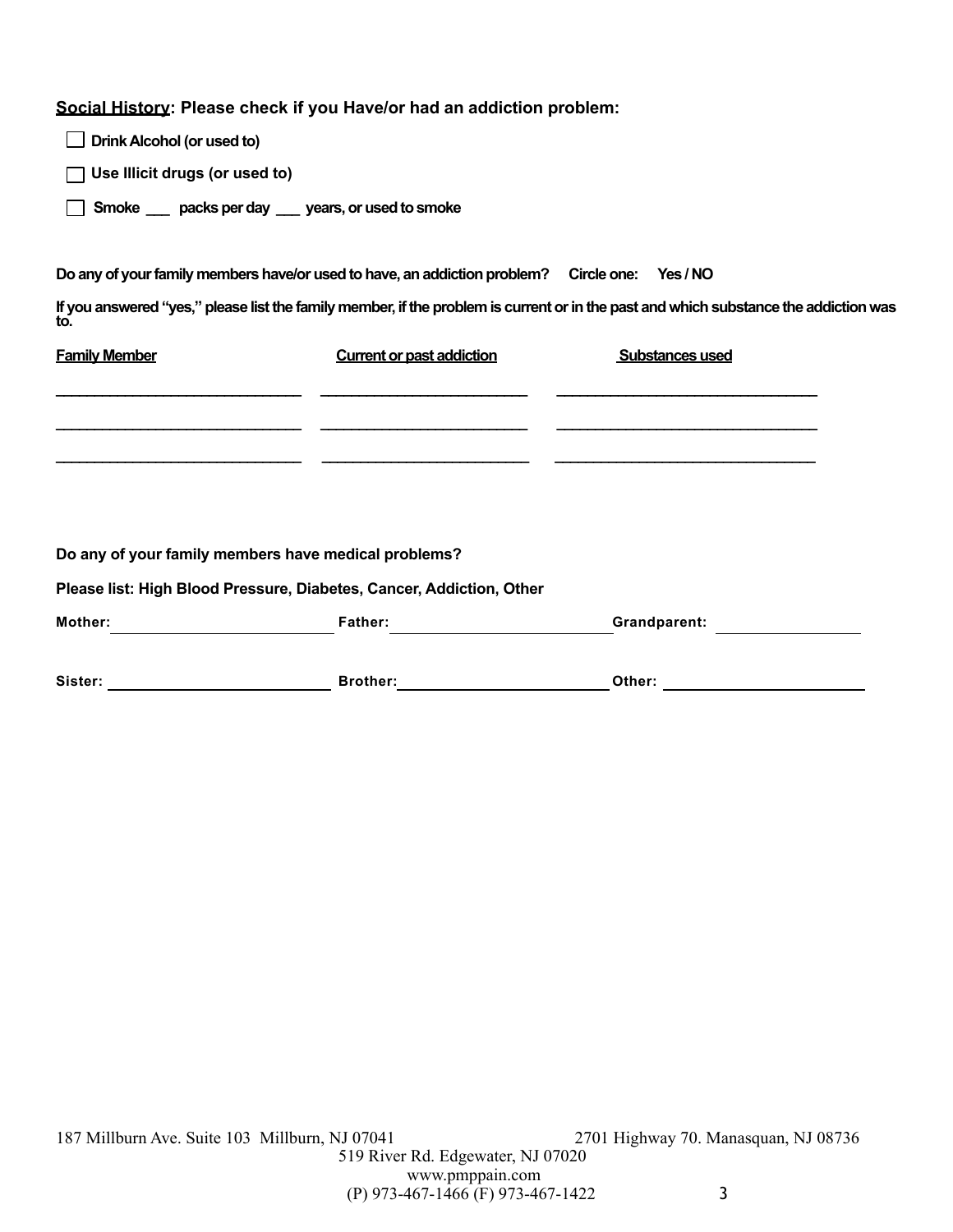**INSTRUCTIONS:** Please mark the areas on your body where you feel your **PAIN**. If the pain radiates, draw an arrow from where the pain starts to where it stops. Please extend the arrows as far as the pain travels.



**Please** *rate your pain below on a scale of 1 to 10, 10 being* **the worst pain:**

WORST BEST NOW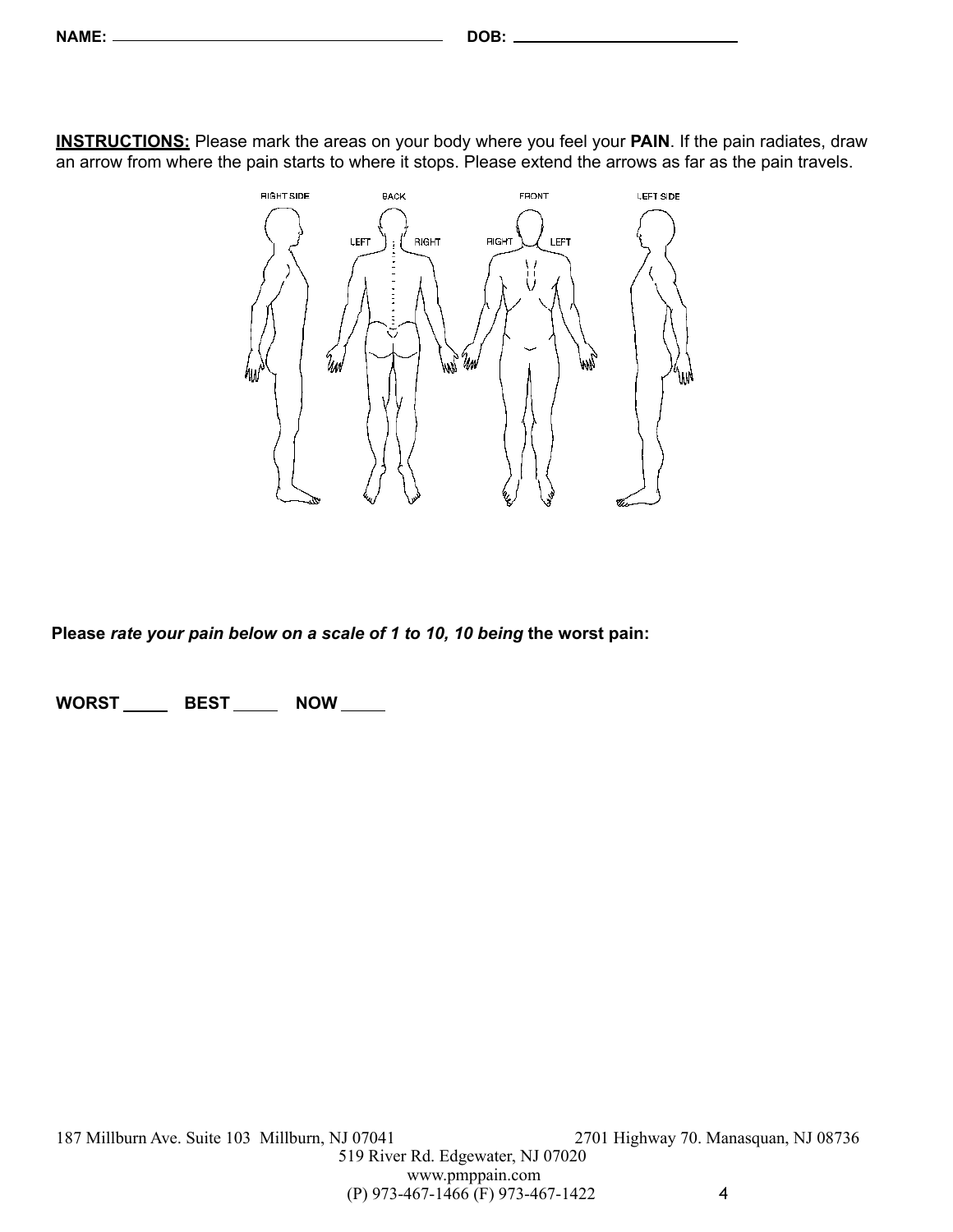## **REVIEW OF SYMPTOMS**

Please write in the number next to any of the symptoms below: **1. PRESENTLY HAVE or 2. PREVIOUSLY HAD** 

| Fever                          | <b>Arthritis</b>               | <b>Heart Problems</b>            |
|--------------------------------|--------------------------------|----------------------------------|
| Headaches                      | <b>Bursitis</b>                | High Blood pressure              |
| Sleep Loss                     | <b>Foot Trouble</b>            | <b>Heart Murmurs</b>             |
| <b>Weight Loss</b>             | 'Poor Posture                  | Poor Circulation                 |
| Nausea                         | Chronic Cough                  | <b>Swelling of Ankles</b>        |
| Wheezing                       | <b>Spinal Curvature</b>        | <b>Chest Pain</b>                |
| <b>Hearing Loss</b>            | <b>Frequent Colds</b>          | Depression/Nervousness           |
| <b>Bowel/Bladder Problems</b>  | <b>Tingling/Numbness</b>       | Hemorrhoids                      |
| Earache                        | Constipation                   | Diarrhea                         |
| Weakness                       | <b>Frequent Urination</b>      | <b>Difficult Breathing</b>       |
| Fatigue                        | Inability to Control Bladder   | Kidney Infection or Stones       |
| <b>Bloody Stool</b>            | Fainting                       | Vomiting                         |
| Sinus/Hay Fever                | <b>Painful Menstruation</b>    | Loss of Interest or Energy       |
| Heat/Cold Intolerance          | Joint Pain/Swelling/Stiffness  | Loss of Appetite                 |
| <b>Dizziness</b>               | <b>Excessive Hunger/Thirst</b> | Loss of Consciousness            |
| <b>Vision Problems</b>         | Muscle Pain/Cramps             | <b>Thyroid Problem</b>           |
| <b>Glasses/Contact Lens</b>    | Irritable                      | Asthma                           |
| Sexual Dysfunction             | <b>Memory Problems</b>         | <b>Back or Neck Pain</b>         |
| Speech Problems/Hoarseness     | <b>Clumsiness</b>              | Stress (Emotional)               |
| <b>Excessive Sweating</b>      | <b>Diabetes</b>                | Seizures or Convulsions          |
| <b>Swallowing Difficulties</b> | Palpitations                   | <b>Easy Bruising or Bleeding</b> |

187 Millburn Ave. Suite 103 Millburn, NJ 07041 2701 Highway 70. Manasquan, NJ 08736

 519 River Rd. Edgewater, NJ 07020 www.pmppain.com  $(P)$  973-467-1466 (F) 973-467-1422 5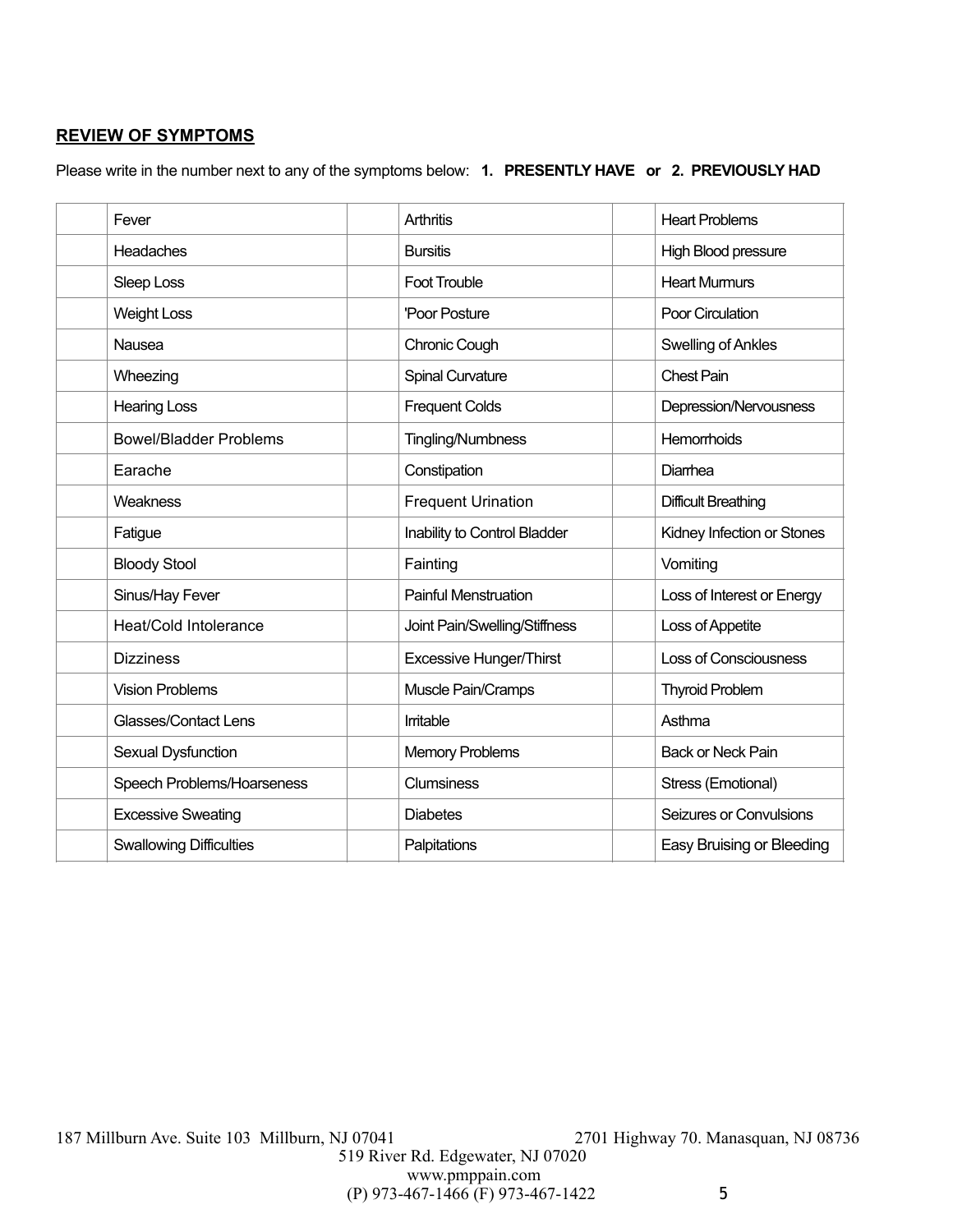

## **Authorization Of Record Release**

NAME: \_\_\_\_\_\_\_\_\_\_\_\_\_\_\_\_\_\_\_\_\_\_\_\_\_\_\_\_\_\_\_\_\_\_\_\_\_\_\_\_\_ DOB: \_\_\_\_\_\_\_\_\_\_\_\_\_\_\_\_

I , authorize the release of all medical records to \_\_\_\_\_\_\_\_\_\_\_\_\_\_\_\_\_\_\_\_\_\_\_\_\_\_\_\_\_\_\_\_

Pain Medicine Physicians at the address below.

I understand that "all" medical information includes all of my medical information, including reference to drug and/or alcohol abuse, psychiatric, venereal disease, social service, hepatitis B and C testing/treatment and/or sensitive information.

**If at any time you wish to revoke this authorization, please request so in writing.** 

**Thank you.** 

**Patient Signature: Date:**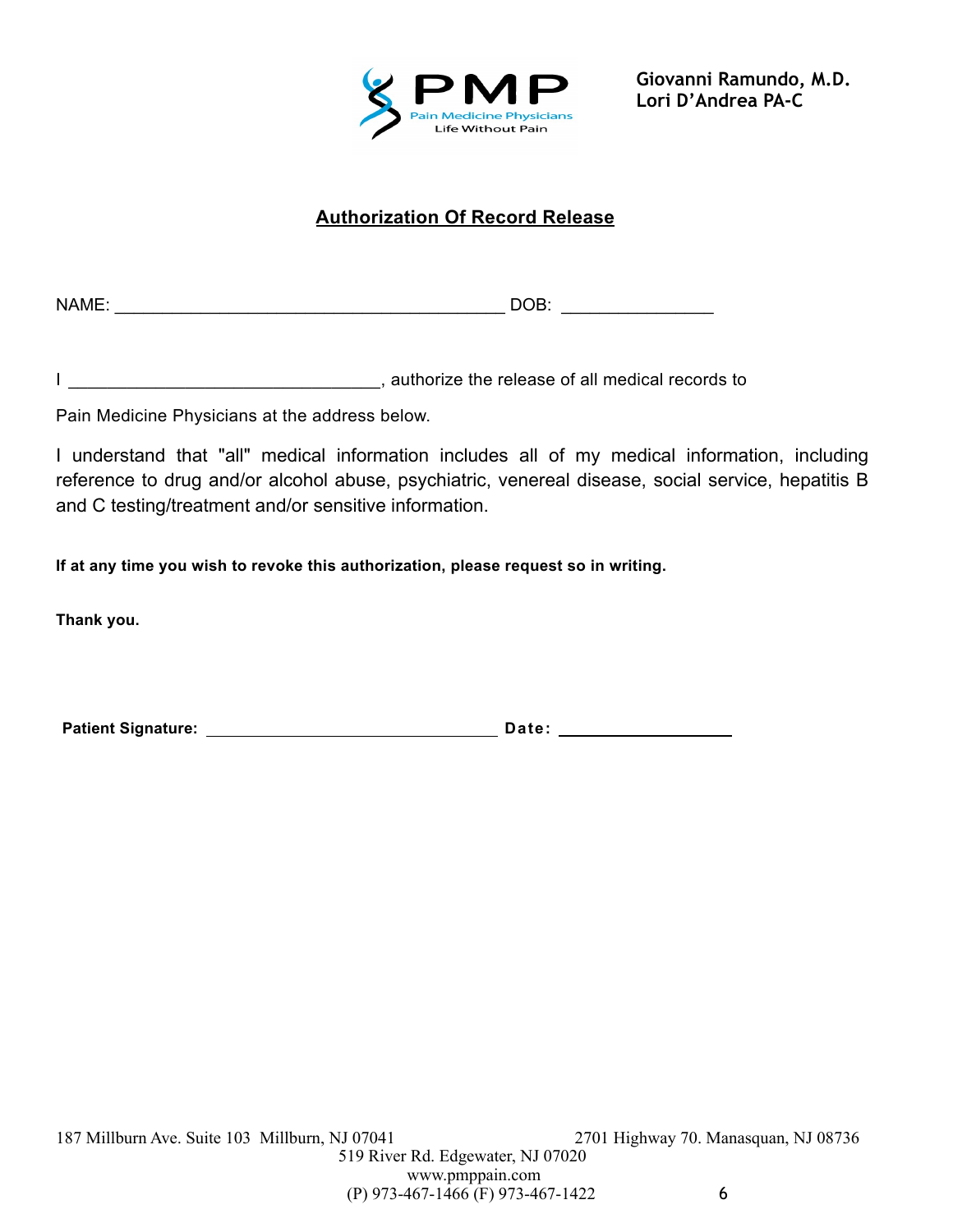## **PAIN MEDICINE PHYSICIANS**

### **Patient Bill of Rights**

As a patient at Pain Medicine Physicians, a New Jersey healthcare facility, you have the following rights under state law and regulations.

- 1. **To be informed** of these rights, as evidenced by the patient's written acknowledgement, or by documentation by staff in the medical *record,* that the patient was offered a written copy of these rights. Also given a written and verbal explanation of these rights, in terms the patient could understand. Pain Medicine Physicians shall have a means to notify patients of any rules and regulations it has adopted governing patient conduct in the facility;
- 2. **To be informed** of services available in the facility, of the names and Professional status of the personnel providing and/or responsible for the patient's care, and of fees and related charges, including the payment, fee, deposit, and refund policy of the facility and any charges for services not covered by sources of third-party payment or not covered by the facility's basic rate;
- 3. **To be informed** if the facility has authorized other health care and educational institutions to participate in the patient's treatment. The patient also shall have a right to know the identity and function of these institutions and to refuse to allow their participation in the patient's treatment;
- 4. **To receive** from the patient's physician(s) or clinical practitioner(s), in terms that the patient understands, an explanation of his or her complete medical/health condition or diagnosis, recommended treatment, treatment options, including the option of no treatment, risks(s) of treatment, and expected result(s). If this information would be detrimental to the patient's health; or if the patient is not capable of understanding the information, the explanation shall be provided to the patient's next of kin or guardian. This release of information to the next of kin or guardian, along with the reason for not informing the patient directly, shall be documented in the patient's medical record;
- 5. **To be given** informed written consent prior to the start of specified, non-emergency medical procedures or treatments. Your physician should explain to you-in words you understand-specific details about the recommended procedure or treatment, any risks involved, time required for recovery, and any reasonable medical alternatives;
- 6. **To refuse** medication and treatment after possible consequences of this decision have been explained clearly to you, unless the situation is life threatening or the procedure is required by law. Such refusal shall be documented in the patient's medical record.
- 7. **To expect** and receive appropriate assessment, management and treatment of pain and reasonable continuity of care.
- 8. **To be included** in experimental research only when the patient gives informed, written consent to such participation, or when a guardian gives such consent for an incompetent patient in accordance with law, role and regulation. The patient may refuse to participate in experimental research, including the investigation of new drugs and medical devices;
- 9. **To obtain a copy of your medical record, at a** reasonable fee, within 30 days after a written request to Pain Medicine Physicians.
- 14. **To be advised in writing of** Pain Medicine Physicians' rules regarding the conduct of patients, family members and visitors.
- 15. **To be free from mental** and physical abuse, free from exploitation, and free from use of restraints unless they are authorized by a physician for a limited period of time to, protect the patient or others. Drugs and other medication shall not be used for discipline of patients or for convenience of facility personnel;
- 16. **To confidential treatment of** information about the patient Information in the patient's medical record shall not be released to anyone outside the facility without the patient's approval, unless another health facility to which the patient was transferred required the information, or unless the release of the information is required and permitted by law, a third-party payment contract, or a peer review, or unless the information is needed by the New Jersey State Department of Health for statutorily authorized purposes. The facility may release data about the patient for studies containing aggregated statistics when the patient's identity is masked;
- 17. **To be treated** with courtesy, consideration, respect, and recognition of the patient's dignity, individuality, and right to privacy, including, but not limited to, auditory and visual privacy. The patient's privacy shall also be respected when facility personnel are discussing the patient. Also to have physical privacy during medical treatment and personal hygiene functions, unless you need assistance;
- 18. **To not be required** to perform work for the facility unless the work is part of the patient's treatment and is performed voluntarily by the patient. Such work shall be in accordance with local, state, and federal laws and rules;
- 19. **To exercise civil** and religious liberties, including the right to independent personal decisions. No religious beliefs, or practices or any attendance at religious services, shall be imposed upon any patient;
- 20. **To not be discriminated** against because of race, age, religion, sex, national origin, sexual preferences, handicap, diagnosis, ability to pay, source of payment or deprived of any constitutional, civil, and/or legal rights solely because of receiving services from the facility:
- 21. **To present questions or grievances** to Dr. Giovanni Ramundo (973) 467-1466 and receive a response in a reasonable time. Pain Medicine Physicians must provide you or your guardian with the names, addresses, and telephone numbers of the government agencies to which you can make a complaint and ask questions. Such as the New Jersey Department of Health & Senior Services. You may call the complaint hotline at (800) 792-9770.

187 Millburn Ave. Suite 103 Millburn, NJ 07041 2701 Highway 70. Manasquan, NJ 08736 519 River Rd. Edgewater, NJ 07020 www.pmppain.com (P) 973-467-1466 (F) 973-467-1422 7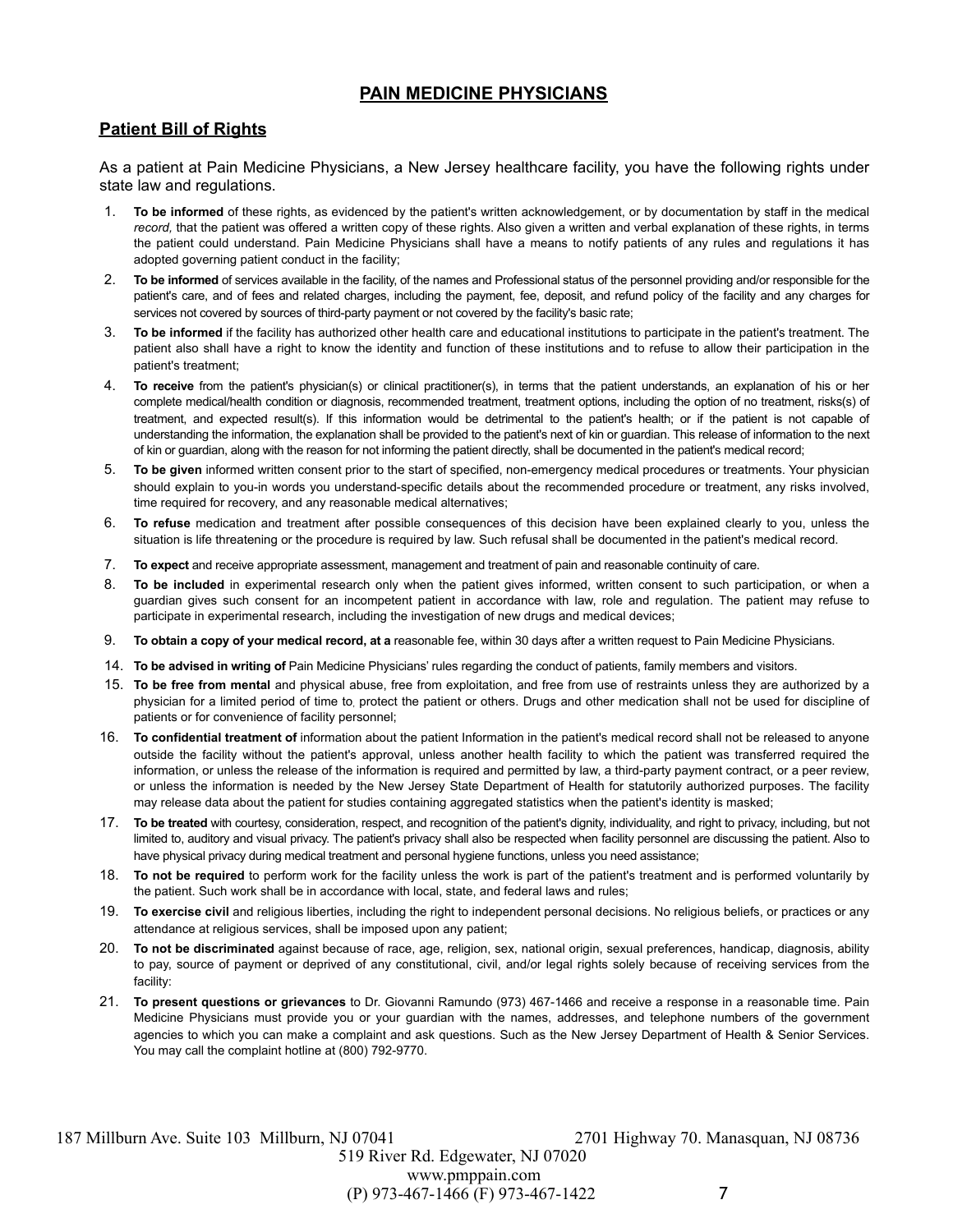### **Below is the patient and family responsibility as a patient at Pain Medicine Physicians:**

- 1. To provide accurate and complete information concerning his/her present complaints, past illnesses, hospitalizations and other issues related to his/her health.
- 2. To make it known whether he/she clearly comprehends the course of his/her medical treatment and what is expected of him/her.
- 3. To follow the treatment plan established by the provider, including the instructions of health professionals as they carry out the physician's order.
- 4. To keep appointments and/or notify the clinic when he/she is unable to do so.
- 5. To assure that the financial obligations of his/her medical care are fulfilled as promptly as possible.
- 6. To follow Pain Medicine Physicians policies and procedures.
- 7. To be considerate of the rights of other patients and personnel.

This Patient Bill of Rights is an abbreviated summary of the current New Jersey law and regulations governing the rights of Pain Medicine Physicians patients. For more complete information, consult the NJ Department of Health regulations at [v.vm.state.ni.us/health](http://v.vm.state.ni.us/health) regarding NJAC 8:43 G-4, or Public Law 1989 Chapter 170

### **Advance Directives**

You have the right to enter into an advance directive. An advance directive means a written statement of your instructions and directions for health care in the event of your future decision making incapacity. An advance directive may include a proxy directive or an instruction directive, or both (N.J.A.C. 8:43 A-l-3). Pain Medicine Physicians does not honor advance directives. However, you may provide Pain Medicine Physicians a copy of your advance directive in the event that you require additional treatment at another health care facility. Pain Medicine Physicians will ensure your advance directive is forwarded to that facility.

### **Physician Ownership**

I have been informed that Giovanni Ramundo, M.D. does have a financial interest in Pain Medicine Physicians and Short Hills Surgery Center.

We sign this with the knowledge and understanding that the rights of the patient can only benefit the patient's interest and individually and, further, that these rights have been explained to me/us verbally. By signing you or your legal representative, acknowledge that: (1) you have been informed that part or all of your procedure will be considered "out-of-network", if applicable; (2) you have the right to enter into an advance directive; (3) Physician Ownership.

## **\*\*Out of Network Disclosure**

Please take notice that *Dr. Giovanni Ramundo* is **non-participating or contracted** with any insurance provider EXCEPT Medicare, and Cigna. Such part or all of your upcoming procedures may be considered "out-of-network". You may be personally responsible for the co-payment, co-insurance, deductible, or other charges associated with such "out-of-network" services that are not covered by your insurance carrier.

**Patient Signature: Date: \_\_\_\_\_\_\_\_\_\_\_\_\_\_\_\_\_\_\_\_\_\_\_\_\_\_\_\_\_\_\_\_\_\_\_\_\_\_\_\_\_ \_\_\_\_\_\_\_\_\_\_**

(Parent or Legal Guardian)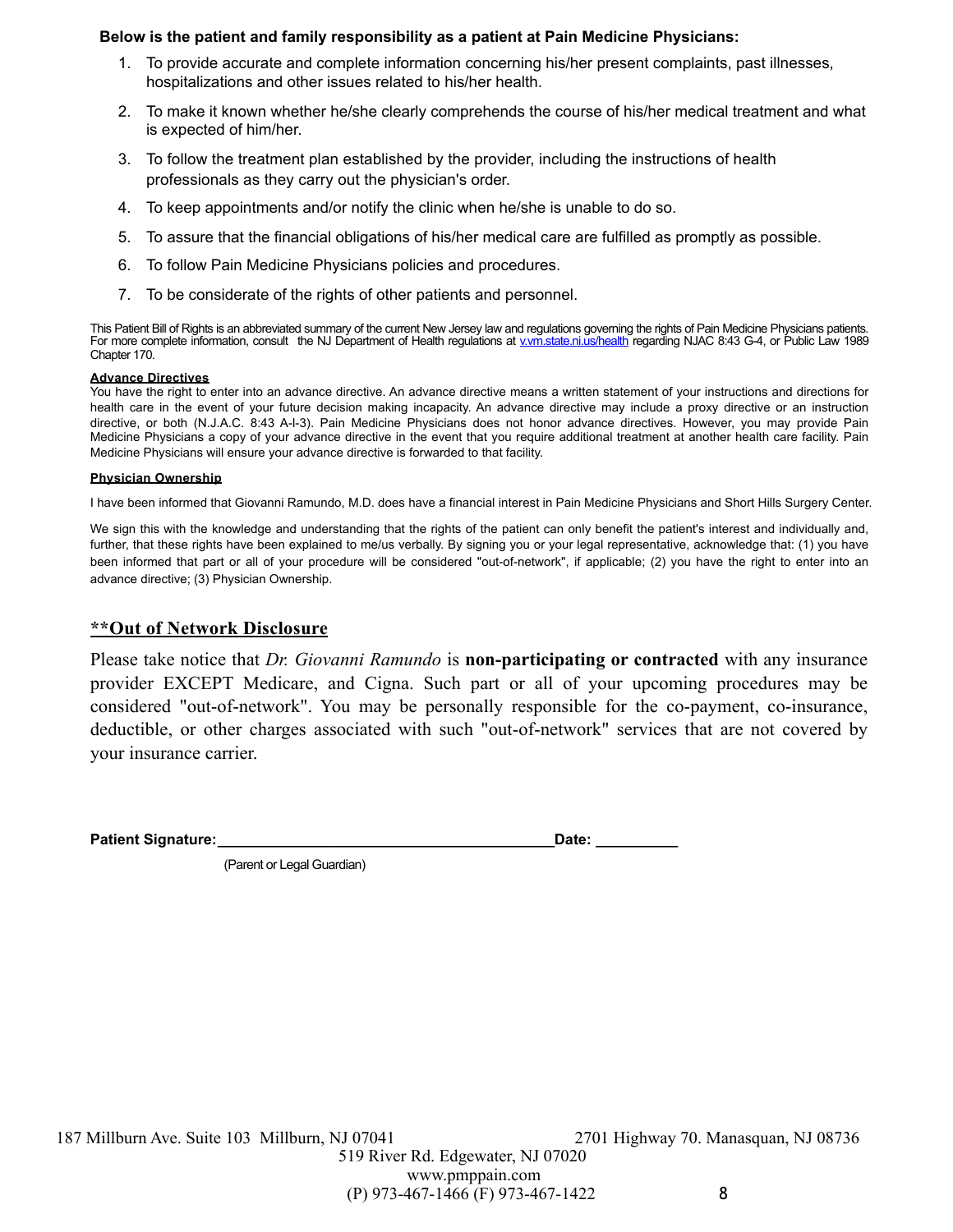| <b>PAIN MEDICINE PHYSICIANS</b>                                                                                                                                                                                                                                                                                                                                                                                                                                                                             |  |  |  |
|-------------------------------------------------------------------------------------------------------------------------------------------------------------------------------------------------------------------------------------------------------------------------------------------------------------------------------------------------------------------------------------------------------------------------------------------------------------------------------------------------------------|--|--|--|
| NOTICE OF PRIVACY/PATIENT RIGHTS/OWNERSHIP ACKNOWLEDGEMENT                                                                                                                                                                                                                                                                                                                                                                                                                                                  |  |  |  |
| Please complete the following and check all that apply:                                                                                                                                                                                                                                                                                                                                                                                                                                                     |  |  |  |
| <b>HIPAA DISCLOSURE AND AUTHORIZATION</b><br>I hereby acknowledge that I have been given opportunity to request materials of the Health Information Portability and<br>Accountability Act (HIPAA)/Notice of Privacy Practice. I have received a copy of Pain Medicine Physicians' Notice of Privacy<br>Practices. I give my permission to release information to the following individuals during my visit.<br>I wish to have the following restrictions to the use or disclosure of my health information: |  |  |  |
| Note: Our office reserves the right to leave messages on your answering machine regarding your appointment and/or billing                                                                                                                                                                                                                                                                                                                                                                                   |  |  |  |
| issues, if our attempts to speak with you personally have failed.                                                                                                                                                                                                                                                                                                                                                                                                                                           |  |  |  |
| I authorize my physician and/or clinical staff to disclose the following protected health information to:                                                                                                                                                                                                                                                                                                                                                                                                   |  |  |  |
| п                                                                                                                                                                                                                                                                                                                                                                                                                                                                                                           |  |  |  |
| Lab Test Results $\Box$ Prescriptions $\Box$ Referrals $\Box$ Diagnosis                                                                                                                                                                                                                                                                                                                                                                                                                                     |  |  |  |
| Check the phone number to be contacted:                                                                                                                                                                                                                                                                                                                                                                                                                                                                     |  |  |  |
| Home phone $#($ $)$ -<br>$\Box$ Cell # ( ) -<br>$\Box$ Work phone # ( ) -<br>$\Box$                                                                                                                                                                                                                                                                                                                                                                                                                         |  |  |  |
| Check your choice:                                                                                                                                                                                                                                                                                                                                                                                                                                                                                          |  |  |  |
| Yes, I give permission for medical information to be left on my answering system.<br>П<br>No, I do not want medical information left in my answering system.<br>$\Box$                                                                                                                                                                                                                                                                                                                                      |  |  |  |
| This authorization shall be effective until January 1, 2021 I understand that I have the right to revoke this authorization in<br>writing to Dr. Giovanni Ramundo at 187 Millburn Ave., Millburn, NJ 07041, Suite 103. I understand that disclosed information<br>pursuant to this authorization may no longer be protected by the federal HIPAA Privacy Rule of state law.                                                                                                                                 |  |  |  |
| We attempted to obtain written acknowledgement of receipt of our Notice of Privacy Practices, Patient Rights and Physician<br>Ownership, but was not able to because:                                                                                                                                                                                                                                                                                                                                       |  |  |  |
| Individual refused to sign<br>Communication barriers prohibited obtaining the acknowledgement<br>$\Box$ Other (Please specify)<br>An emergency situation prevented us                                                                                                                                                                                                                                                                                                                                       |  |  |  |
| <b>Please Print Name</b><br><b>Patient Signature</b><br>(Parent or Legal Guardian)                                                                                                                                                                                                                                                                                                                                                                                                                          |  |  |  |
|                                                                                                                                                                                                                                                                                                                                                                                                                                                                                                             |  |  |  |

187 Millburn Ave. Suite 103 Millburn, NJ 07041 2701 Highway 70. Manasquan, NJ 08736 519 River Rd. Edgewater, NJ 07020 www.pmppain.com  $(P)$  973-467-1466 (F) 973-467-1422 9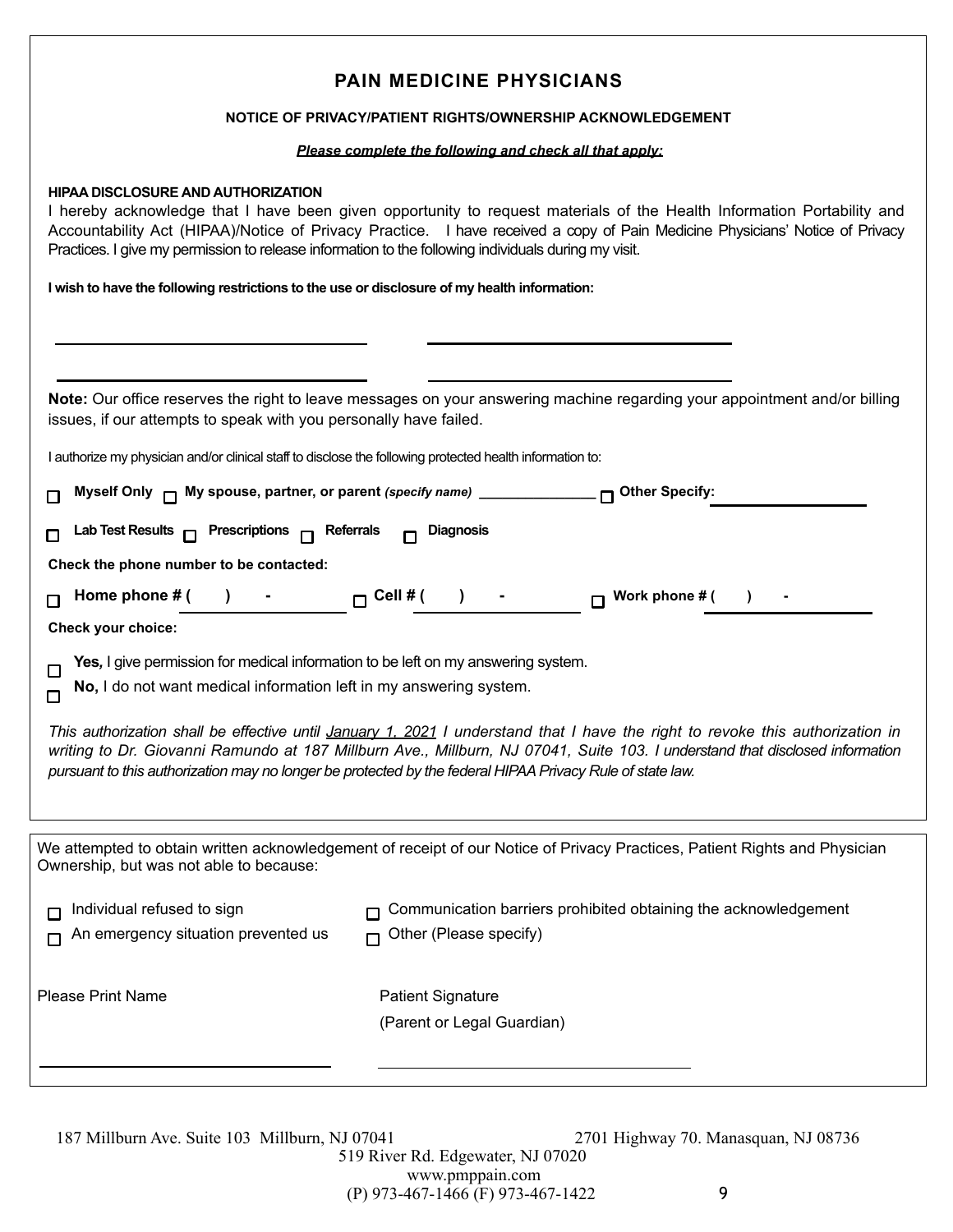## **STATEMENT OF FINANCIAL RESPONSIBILITY**

## **ASSIGNMENT OF INSURANCE BENEFITS**

I hereby authorize direct payment to Pain Medicine Physicians ("PMP") of any insurance benefits otherwise payable to me or on my behalf for the services performed by PMP staff, its affiliates and subsidiaries. This Assignment of Benefits is valid for all insurance companies and programs, including Medicare.

## **AUTHORIZATION FOR RELEASE OF INFORMATION**

I authorize PMP, it affiliates and subsidiaries to release medical information related to the procedure(s) as may be requested by third party payers in order to process payment of my claims.

## **CHARGES**

I understand that the fees for anesthesia services are separate from the Surgery Center's facility fees and my surgeon's fees. I understand that PMP is only a network provider with Medicare, and Dr. Giovanni Ramundo is in network with Cigna. The payment by your insurance company may be based on your out-of-network benefits and the status of your deductible.

## **APPEAL, DOBI AND ARBITRATION**

I consent to and authorize PMP to file any appeal for payment, mediation by DOBI and arbitration by an attorney on my behalf.

## **CREDIT POLICY**

After your procedure, a claim will be filed with your insurance carrier. You will be notified when an action by your insurance company has been taken. At all times, you are fully responsible for any and all deductible, co-pays and coinsurance. Your insurance contract is between you and the insurance company. It is your responsibility to question your insurance company about delays in payment, amount of payment and/or denial of coverage, as well as any requirements to have a second surgical opinion and pre-certifications if any funds are owed, payment will be expected within 10 days of the receipt of the notice.

If your insurance company issues payment to you, you are responsible to send PMP the full payment along with a copy of the Explanation of Benefits that came with your insurance company check. In the event that you do not forward your insurance payment in timely manner and we are forced to utilize the services of a collection agency and/or an attorney, you will be responsible for all of the costs of collection *in* addition to the amount originally owed by you.

## **I HAVE READ AND UNDERSTAND THE TERMS OF THIS FINANCIAL RESPONSIBILITY STATEMENT**

**Patient's Signature: Date: \_\_\_\_\_\_\_\_\_\_\_\_\_\_\_\_\_\_\_\_\_\_\_\_\_\_\_\_\_\_\_\_\_\_\_\_\_ \_\_\_\_\_\_\_\_\_\_\_\_\_\_\_\_\_\_\_\_\_\_\_**

(Parent or Guardian if minor/dependent)

187 Millburn Ave. Suite 103 Millburn, NJ 07041 2701 Highway 70. Manasquan, NJ 08736 519 River Rd. Edgewater, NJ 07020

 www.pmppain.com  $(P)$  973-467-1466 (F) 973-467-1422 10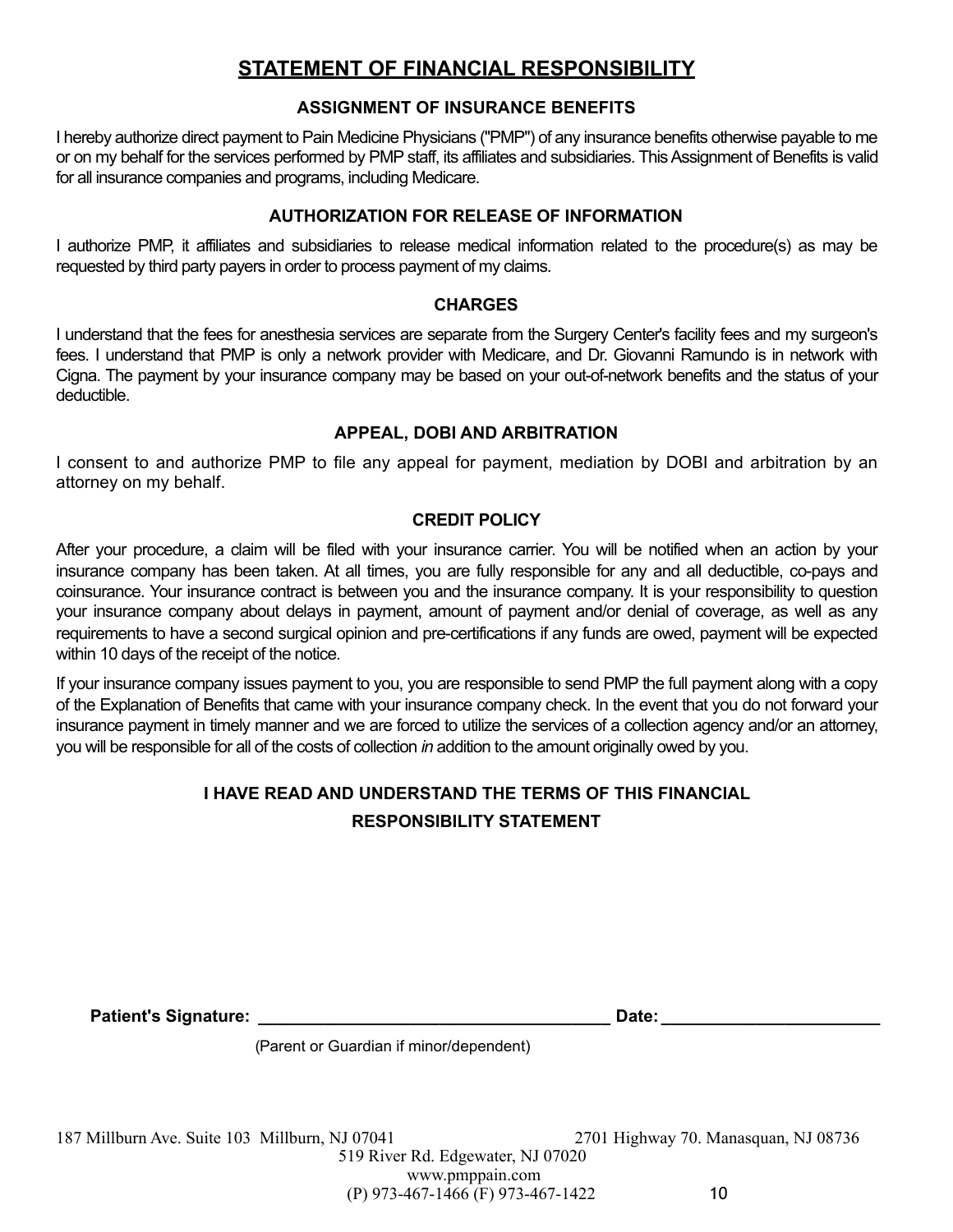## **Legal Assignment of Benefits & Designation of Authorized Representative**

 I, the undersigned, represent that I have valid and in-force insurance and/or employee health care benefits coverage, and hereby assign and convey directly to, **Pain Medicine Physicians** (the "provider(s)"), **and their affiliated law firms** as my Statutory Derivative Beneficiary (SDB), commonly known as an Designated Authorized Representative, and a Claimant under the "Patient Protection and Affordable Care Act" (PPACA), existing ERISA and other applicable federal and state laws, of all medical benefits and/or insurance reimbursement, if any, otherwise payable to me for services rendered from the provider(s), regardless of the provider's managed care network participation status. I understand that I am financially responsible for all charges regardless of any applicable insurance or benefit payments. I hereby authorize the provider(s) to release all medical information necessary to process my claims under HIPAA. I hereby authorize any plan administrator or fiduciary, insurer and my attorney to release to the provider(s) any and all plan documents, insurance policy and/or settlement information upon written request from the provider(s) in order to claim such medical benefits, reimbursement or any applicable remedies. I authorize the use of this signature on all my insurance and/or employee health benefits claim submissions.

I hereby convey to the provider(s), to the full extent permissible under the law and under any applicable employee group health plan(s), insurance policies or liability claim, any claim, cause of action, or other right I may have to such group health plans, health insurance issuers or tortfeasor insurer(s) under any applicable insurance policies, employee benefits plan(s) or public policies with respect to medical expenses incurred as a result of the medical services I received from the provider(s), and to the full extent permissible under the law to claim or lien such medical benefits, settlement, insurance reimbursement and any applicable remedies, including, but not limited to, (1) obtaining information about the claim to the same extent as the assignor, including, but not limited to, issuance of reimbursement checks, Explanation of Benefits and any/all correspondence related to claims reimbursement; (2) submitting evidence; (3) making statements about facts or law; (4) making any request, or giving, or receiving any notice about appeal proceedings; and (5) any administrative and judicial actions by the provider(s) to pursue such claim, chose in action or right against any liable party or employee group health plan(s), including, if necessary, to bring suit by the provider(s) against any such liable party or employee group health plan in my name with derivative standing but at such provider(s) expenses. Unless revoked, this assignment is valid for all administrative and judicial reviews under PPACA, ERISA, Medicare and applicable federal or state laws. A photocopy of this assignment is to be considered as valid as the original. I have read and fully understand this agreement.

Signature of Insured / Guardian Date

Print Name of Insured/Guardian

 $\mathcal{L}_\text{max}$  , and the set of the set of the set of the set of the set of the set of the set of the set of the set of the set of the set of the set of the set of the set of the set of the set of the set of the set of the

187 Millburn Ave. Suite 103 Millburn, NJ 07041 2701 Highway 70. Manasquan, NJ 08736

519 River Rd. Edgewater, NJ 07020

 www.pmppain.com (P) 973-467-1466 (F) 973-467-1422 11

 $\mathcal{L}_\text{max}$  , and the contribution of the contribution of the contribution of the contribution of the contribution of the contribution of the contribution of the contribution of the contribution of the contribution of t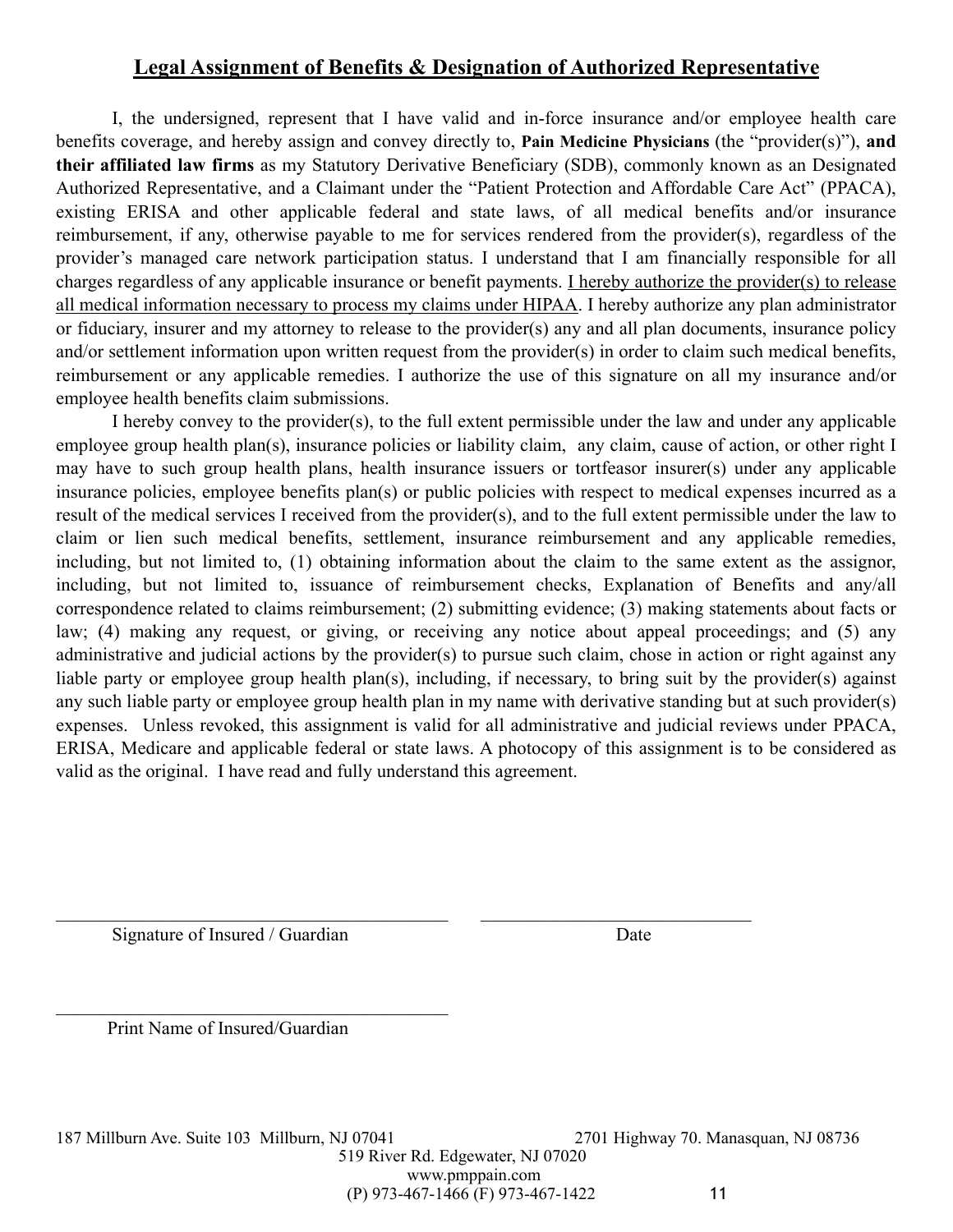# **DISCLOSURE FORM**

## Dear Patient,

You have been scheduled to have your upcoming procedure at Short Hills Surgery Center the "Facility".

## **Physician Ownership**

Public Law of the State of New Jersey mandates that a physician, podiatrist and all other licensees of the **Board of Medical Examiners** must inform patients of any significant financial interest in a health care service.

The Facility is a physician owned ambulatory surgery center. Accordingly, please take notice that the physician who will be performing your procedure is an owner in the Facility as a result of his/her commitment to quality healthcare and to provide better services to his/her patients.

You may, of course, seek treatment at a health care service provider of your own choice. A listing of alternative health care service providers can be found in the classified section of your telephone directory under the appropriate heading.

**I, Giovanni B. Ramundo am an owner at Short Hills Surgical Center in Millburn, NJ.**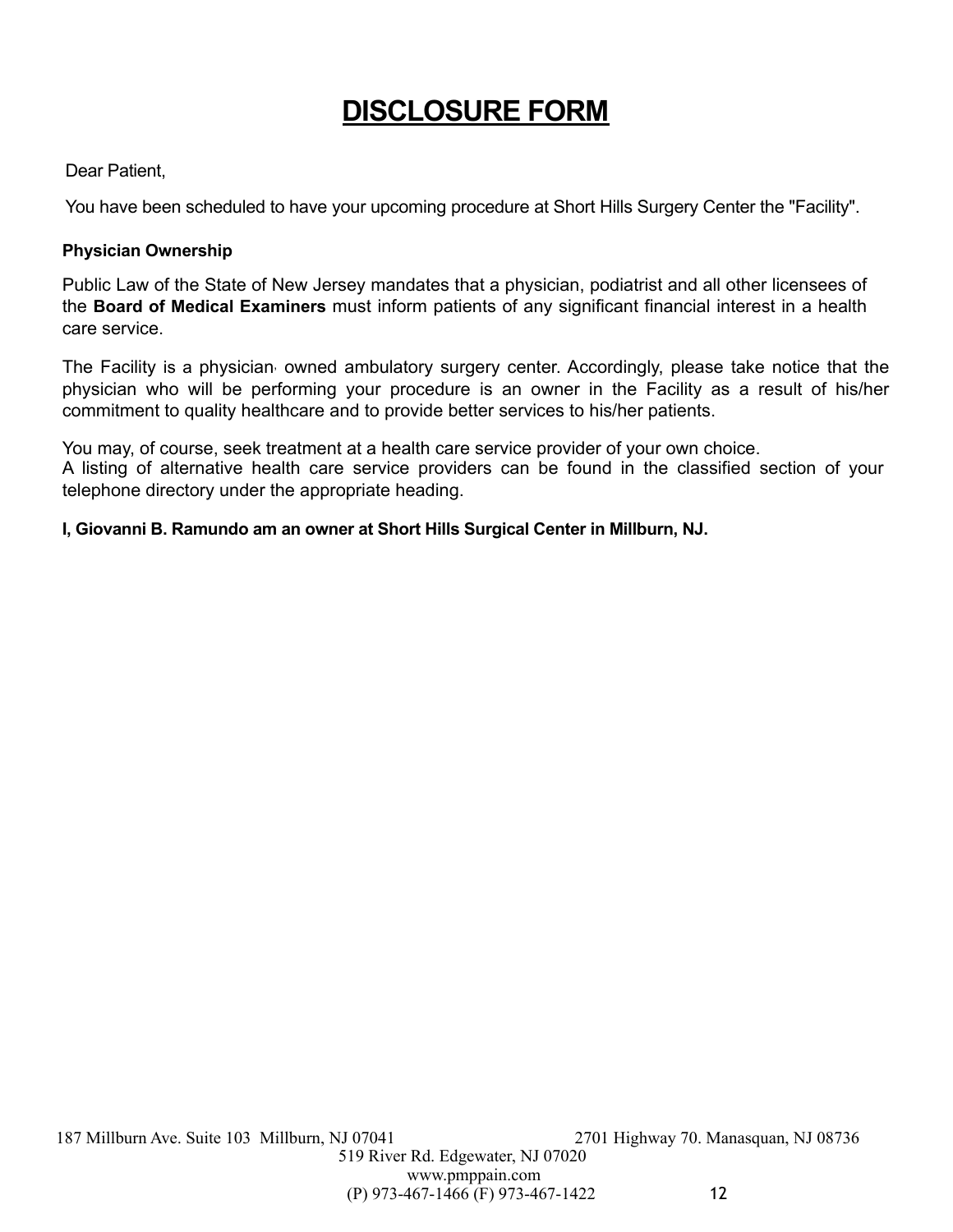**You have the right to make informed decisions regarding your care including the right to make decisions concerning the right to accept, refuse, or choose from alternatives of medical and/or surgical treatment.**

**By signing this disclosure you or your legal representative, acknowledge that: (1) you are receiving this notice prior to the date of the procedure; (2) you have been informed of the financial interests of the practitioners in this office; (3) you voluntarily desire to have your procedure performed at the Facility; (4) you have been informed that part or all of your procedure may be considered "out-of-network", if applicable; (5) you have the right to enter into an advance directive; and (6) you have the right to make informed decisions regarding your care.** 

| <b>Understood and Agreed:</b>                                                                          |      |                                                                                                                                                                                                                                                      |
|--------------------------------------------------------------------------------------------------------|------|------------------------------------------------------------------------------------------------------------------------------------------------------------------------------------------------------------------------------------------------------|
| Patient / Responsible Party Signature:                                                                 |      | <b>Witness:</b>                                                                                                                                                                                                                                      |
| <b>Printed Name:</b>                                                                                   |      | <b>Printed Name:</b>                                                                                                                                                                                                                                 |
| Date:                                                                                                  | , 20 |                                                                                                                                                                                                                                                      |
| Complaints may be lodged with the following:                                                           |      |                                                                                                                                                                                                                                                      |
|                                                                                                        |      | N.J. Department of Health and Senior Services<br>Division of Health Facilities Evaluation and Licensing<br><b>PO Box 367</b><br>Trenton, NJ 08625-0367<br><b>Complaint Hotline: 1-800-792-9770</b><br>http://www.state.ni.us/health/healthfacilities |
|                                                                                                        |      | and/or                                                                                                                                                                                                                                               |
|                                                                                                        |      | Office of the Medicare Beneficiary Ombudsman<br>http://www.medicare.gov/Ombudsman/activities.asp                                                                                                                                                     |
| Original - Office Chart<br>Short Hills Surgery Center<br>Copy -<br>Patient/Responsible Party<br>Copy - |      |                                                                                                                                                                                                                                                      |

187 Millburn Ave. Suite 103 Millburn, NJ 07041 2701 Highway 70. Manasquan, NJ 08736

 519 River Rd. Edgewater, NJ 07020 www.pmppain.com  $(P)$  973-467-1466 (F) 973-467-1422 13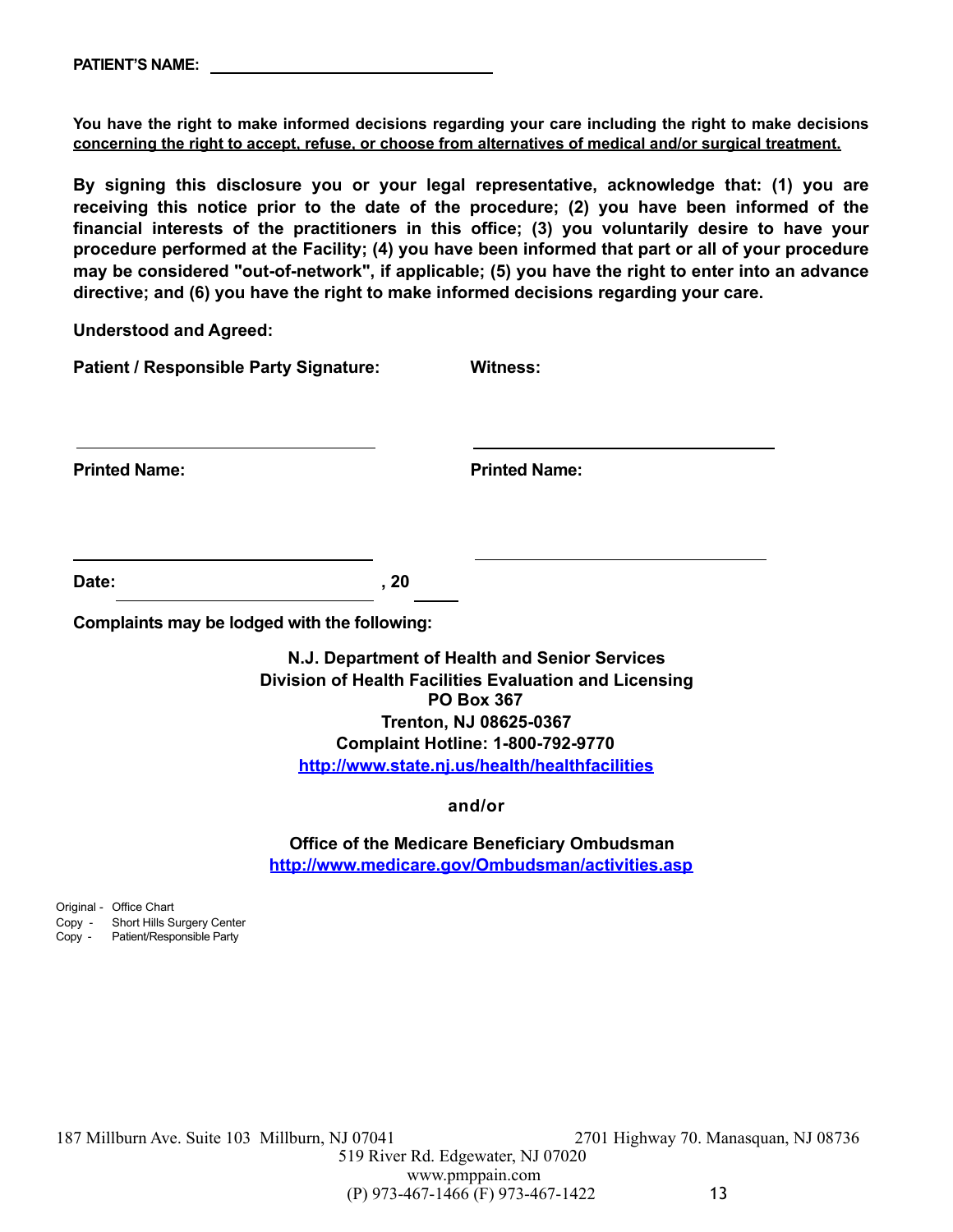## **PAIN MEDICINE PHYSICIANS ASSIGNMENT OF BENEFITS**

PATIENT'S NAME:

I IRREVOCABLY ASSIGN TO **PAIN MEDICINE PHYSICIANS** ALL OF MY RIGHTS AND BENEFITS UNDER ANY INSURANCE CONTRACTS FOR PAYMENT FOR SERVICES RENDERED TO ME BY **PAIN MEDICINE PHYSICIANS.** I IRREVOCABLY AUTHORIZE ALL INFORMATION REGARDING MY BENEFITS UNDER ANY INSURANCE POLICY RELATING TO ANY CLAIM BY **PAIN MEDICINE PHYSICIANS** TO BE RELEASED TO **PAIN MEDICINE PHYSICIANS**. I IRREVOCABLY AUTHORIZE **PAIN MEDICINE PHYSICIANS** TO FILE INSURANCE CLAIMS ON MY BEHALF FOR SERVICES RENDERED TO ME. I IRREVOCABLY DIRECT THAT ALL SUCH PAYMENTS GO DIRECTLY TO **PAIN MEDICINE PHYSICIANS**. I IRREVOCABLY AUTHORIZE **PAIN MEDICINE PHYSICIANS** TO ACT IN MY BEHALF AND REPORT ANY SUSPECTED VIOLATIONS OF PROPER CLAIMS PRACTICES TO THE PROPER REGULATORY AUTHORITIES.

 I IRREVOCABLY AUTHORIZE **PAIN MEDICINE PHYSICIANS** TO OBTAIN COUNSEL AND ENTER LEGAL OR OTHER ACTION ON MY BEHALF AND/OR IN MY NAME, INCLUDING THE ARBITRATION/DISPUTE RESOLUTION PROCESS, TO COLLECT SUCH SUMS DUE IT SHOULD SUMS NOT BE PAID WITHIN THE LEGALLY PRESCRIBED TIME FRAME. IN THE EVENT THAT **PAIN MEDICINE PHYSICIANS** ELECT TO BRING A LAWSUIT OR PETITION FOR ARBITRATION/DISPUTE RESOLUTION AGAINST THE INSURANCE CARRIER, I IRREVOCABLY ASSIGN MY RIGHTS TITLE, AND INTEREST UNDER THE MEDICAL EXPENSE BENEFITS AND/OR PIP SECTION OF ANY INSURANCE POLICY UNDER WHICH I AM ENTITLED TO PROCEED FOR BENEFITS. THIS ASSIGNMENT SHALL ALLOW AN ATTORNEY OF **PAIN MEDICINE PHYSICIANS'S** CHOOSING TO BRING SUIT OR SUBMIT TO ARBITRATION/DISPUTE RESOLUTION THEIR CLAIM FOR ANY UNPAID BILLS FOR SERVICES RENDERED FOR INJURIES THAT I SUSTAINED IN THIS OR ANY ACCIDENT.

 IN THE EVENT THAT THIS ASSIGNMENT IS HELD INVALID FOR ANY REASON, I HEREBY AUTHORIZE **PAIN MEDICINE PHYSICIANS** TO APPOINT ANY ATTORNEY OF ITS CHOICE TO REPRESENT ME DIRECTLY AGAINST AN INSURER FROM WHICH I MAY COLLECT PIP BENEFITS AND TO BRING A CLAIM IN A FORUM OF IT'S CHOICE. THIS APPOINTMENT IS INTENDED ON ENABLING THE ATTORNEY TO COLLECT THE BILLS OF **PAIN MEDICINE PHYSICIANS.** THE UNDERSIGNED PATIENT DOES HEREBY AGREE AND ACKNOWLEDGE THAT HE/SHE MAY RECEIVE BENEFIT CHECKS DIRECTLY FROM THE INSURANCE CARRIER FOR SERVICES RENDERED BY THE PROVIDER. THE UNDERSIGNED PATIENT HEREBY AGREES TO IMMEDIATELY FORWARD SAID CHECKS TO **PAIN MEDICINE PHYSICIANS**  UPON RECEIPT OF THE SAME.

A PHOTOCOPY OF THIS ASSIGNMENT SHALL BE VALID AS THE ORIGINAL. THIS ASSIGNMENT OF BENEFITS HAS BEEN EXPLAINED TO MY FULL SATISFACTION, AND I UNDERSTAND ITS NATURE AND EFFECT.

PATIENT'S SIGNATURE: DATE:

**A. Notifier:** 

**B. Patient Name: C. Identification Number:**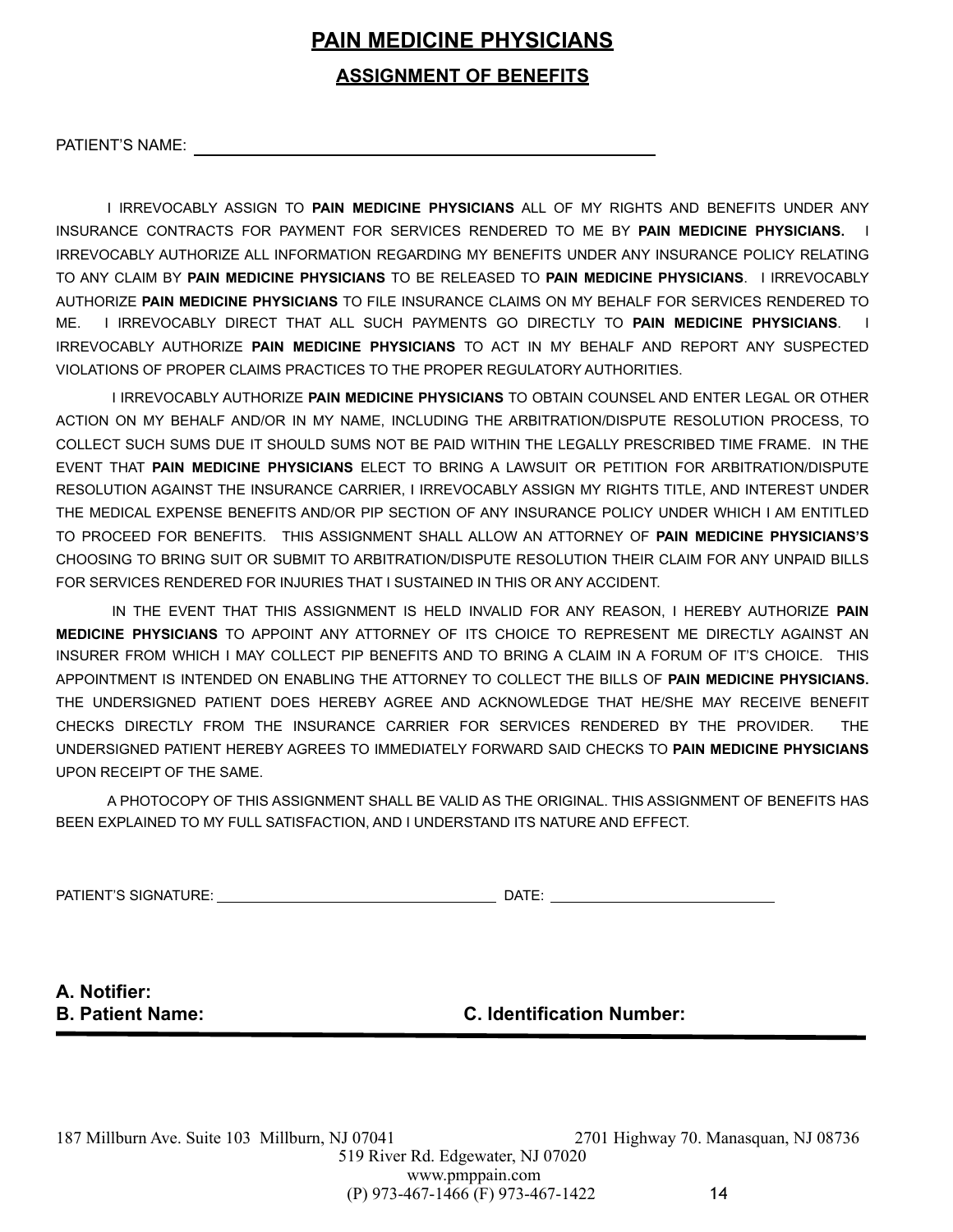## **Advance Beneficiary Notice of Noncoverage (ABN)**

**NOTE:** If Medicare doesn't pay for **D.** *PMP PROCEDURES OR ANY SERVICES PROVIDED BY OUR OFFICE* below, you may have to pay.

Medicare does not pay for everything, even some care that you or your health care provider have good reason to think you need. We expect Medicare may not pay for the **D.** *PMP PROCEDURES OR ANY SERVICES PROVIDED BY OUR OFFICE* below.

| D. | E. Reason Medicare May Not Pay: | F. Estimated<br>Cost |
|----|---------------------------------|----------------------|
|    |                                 |                      |
|    |                                 |                      |
|    |                                 |                      |

## **WHAT YOU NEED TO DO NOW:**

- Read this notice, so you can make an informed decision about your care.
- Ask us any questions that you may have after you finish reading.
- Choose an option below about whether to receive the **D.** *PMP PROCEDURES OR ANY*  **SERVICES PROVIDED BY OUR OFFICE** listed above.

**Note:** If you choose Option 1 or 2, we may help you to use any other insurance that you might have, but Medicare cannot require us to do this.

## **G***.* **OPTIONS: Check only one box. We cannot choose a box for you.**

□ **OPTION 1.** I want the **D.** <u>\_\_\_\_\_\_\_\_\_\_\_\_</u> listed above. You may ask to be paid now, but I also want Medicare billed for an official decision on payment, which is sent to me on a Medicare Summary Notice (MSN). I understand that if Medicare doesn't pay, I am responsible for payment, but **I can appeal to Medicare** by following the directions on the MSN**.** If Medicare does pay, you will refund any payments I made to you, less co-pays or deductibles.

□ **OPTION 2.** I want the **D.** <u>\_\_\_\_\_\_\_\_\_\_\_\_\_</u> listed above, but do not bill Medicare. You may ask to be paid now as I am responsible for payment. **I cannot appeal if Medicare is not billed**. □ **OPTION 3.** I don't want the **D**. <u>■ listed above. I understand with this choice I am</u> **not** responsible for payment, and **I cannot appeal to see if Medicare would pay.**

## **H. Additional Information:**

**This notice gives our opinion, not an official Medicare decision.** If you have other questions on this notice or Medicare billing, call **1-800-MEDICARE** (1-800-633-4227/**TTY:** 1-877-486-2048). Signing below means that you have received and understand this notice. You also receive a copy.

## **I. Signature: J. Date:**

According to the Paperwork Reduction Act of 1995, no persons are required to respond to a collection of information unless it displays a valid OMB control number. The valid OMB control number for this information collection is 0938-0566. The time required to complete this information collection is estimated to average 7 minutes per response, including the time to review instructions, search existing data resources, gather the data needed, and complete and review the information collection. If you have comments concerning the accuracy of the time estimate or suggestions for improving this form, please write to: CMS, 7500 Security Boulevard, Attn: PRA Reports Clearance Officer, Baltimore, Maryland 21244-1850.

187 Millburn Ave. Suite 103 Millburn, NJ 07041 2701 Highway 70. Manasquan, NJ 08736 519 River Rd. Edgewater, NJ 07020 www.pmppain.com (P) 973-467-1466 (F) 973-467-1422 15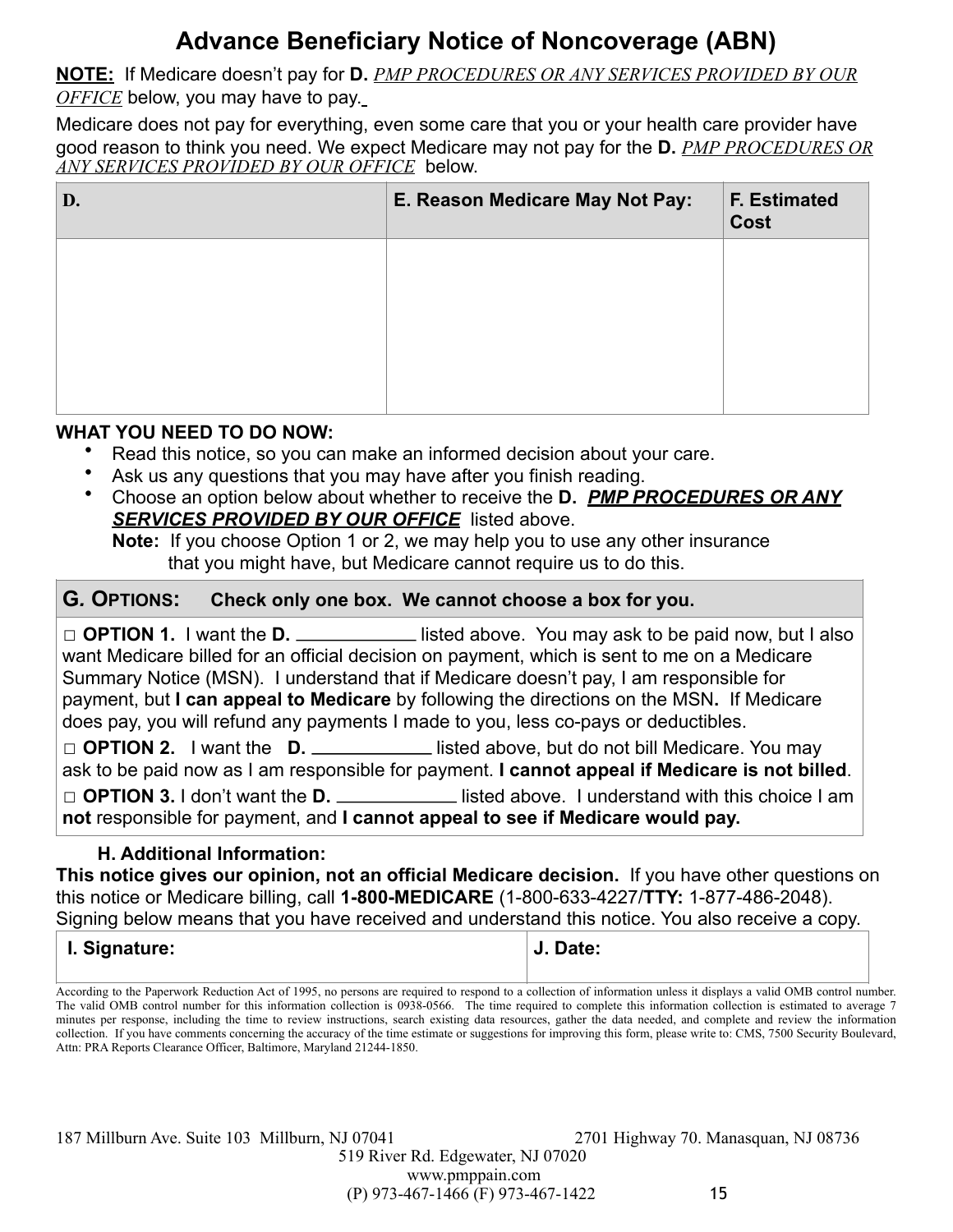## **PAIN MEDICINE PHYSICIANS**

## **NOTICE OF PRIVACY PRACTICE**

Effective Date: 4/14/03

### THIS NOTICE DESCRIBES HOW MEDICAL INFORMATION ABOUT YOU MAY BE USED AM) DISCLOSED AND HOW YOU CAN GET ACCESS TO THIS INFORMATION.

PLEASE REVIEW IT CAREFULLY.

### THE PRIVACY OF YOUR HEALTH INFORMATION IS IMPORTANT TO US

If you have any questions about this notice, please contact Dr. Giovanni Ramundo (973) 467-1466

### **WHO WILL FOLLOW THIS NOTICE:**

This notice describes Pain Medicine Physicians practices and that of:

- > Any health care professionals authorized to enter information into your medical chart.
- > All departments and units of Pain Medicine Physicians.
- > My member of a volunteer group we allow to help you while you are in Pain Medicine Physicians.
- > All employees, staff and other Pain Medicine Physicians personnel.

### **OUR PLEDGE REGARDING MEDICAL INFORMATION:**

We understand that medical information about you and your health is personal. We are committed to protecting medical information about you. We create a record of the care and services you receive at Pain Medicine Physicians. We need this record to provide you with quality care and to comply with certain legal requirements. This notice applies to all of the records of your care generated by Pain Medicine Physicians, whether made by Pain Medicine Physicians personnel or your personal doctor. We also describe your rights and certain obligations we have regarding the use and disclosure of medical information.

We are required by law to:

- Make sure that medical information that identified you is kept private;
- Give you this notice of our legal duties and privacy practices with respect to medical information about you, and
- Follow the terms of the notice that is currently in effect.

### **HOW WE MAY USE AND DISCLOSE MEDICAL INFORMATION ABOUT YOU:**

The following categories describe different ways that we use and disclose medical information. For each category of uses or disclosure we will explain what we mean and try to give some examples. Not every use or disclosure in a category will be listed. However, all of the ways we are permitted to use and disclose information will fall within one of the categories.

**Treatment.** We may use and disclose your protected health information (PHI) to provide, coordinate, or manage your medical treatment or services. We may disclose medical information about you to doctors, nurses, technicians, medical students, or other Pain Medicine Physicians personnel who are involved in taking care of you in order to coordinate the different things you need, such as prescriptions, lab work and x-rays. This includes the management or coordination of your health care with a third party. For example, we would disclose your protected health information, as necessary, to a home health agency that provides care to you. Also your protected health information may be provided to a physician ta whom you have been referred to ensure that the physician has the necessary information to diagnose or treat you.

**For Payment.** We will use and disclose medical information about you so that the treatment and services you receive or may receive at Pain Medicine Physicians maybe billed to an insurance company, third party or you. For example, obtaining approval for a hospital stay may require that your relevant protected health information (PHI) be disclosed to the heath plan to obtain approval for the hospital admission.

**For Health Care Operations.** We may use and disclose, as needed, your protected health information (PHI) in order to support the business activities of your physician's practice. These activities include, but are not limited to, quality assessment activities, employee review activities, training of Medical students, licensing, and conducting or arranging for other business activities. For example, we may use a sip-in sheet at the front desk where you will be asked to sign your name and indicate your physician. We may also call you by name in the waiting room when your physician is ready to see you.

187 Millburn Ave. Suite 103 Millburn, NJ 07041 2701 Highway 70. Manasquan, NJ 08736 519 River Rd. Edgewater, NJ 07020 www.pmppain.com (P) 973-467-1466 (F) 973-467-1422 16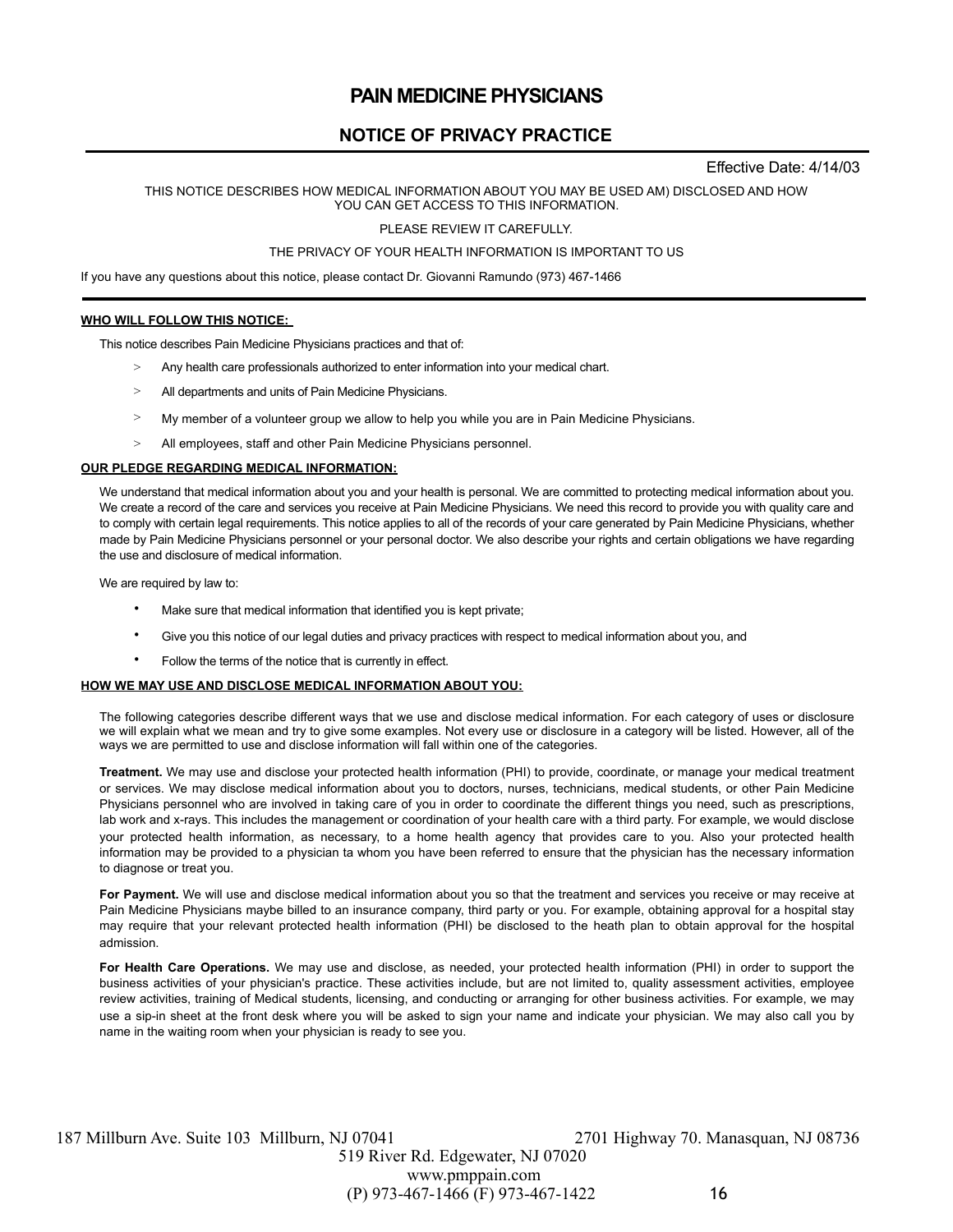- **Appointment Reminders.** We may use and disclose your protected health information, as necessary, to contact you to remind you of your appointment.
- **Treatment Alternatives.** We may use and disclose medical information to tell you about or recommend possible treatment options or alternatives that may be of interest to you.
- **Health-Related Benefits and Services.** We may use and disclose medical information to tell you about health-related benefits or services that may be of interest to you.
- **Individuals Involved in Your Care or Payment for your Care.** We may release medical information about you to a friend or family member who is involved in your medical care. We may also give information to someone who helps pay for your care. We may also tell your family or friends your condition. In addition, we may disclose medical information about you to an entity assisting in a disaster relief effort so that your family can be notified about your condition, status and location.
- **Research**. Under certain circumstances, we may use and disclose medical information about you for research purposes. For example, a research project may involve comparing the health and recovery of all patients who received one medication to those who received another, for the same condition. All research project, however are subject to a special approval process. This process evaluates a proposed research project and its use of medical information, trying to balance the research needs with patients' needs for privacy of their medical information. Before we use or disclose medical information for research, the project will have been approved through this research approval process, but we may, however, disclose medical information about you to people preparing to conduct a research project, for example, to help them look for patients with specific medical needs, so long as the medical information they review does not leave Pain Medicine Physicians. We will almost always ask for your specific permission if the researcher will have access to your name, address, or other information that reveals who you are or will be involved in your care at Pain Medicine Physicians.
- **As Required By Law.** We will disclose medical information about you when required to do so by federal, state or local law.
- **To Avert a Serious Threat to Health or Safety.** We may use and disclose medical information about you when necessary to prevent a serious threat to your health and safety or the health and safety of the public or another person. Any disclosure, however, would only be to someone able to help prevent the threat.

### **SPECIAL SITUATIONS**

- **Organs and Tissue Donation** If you are an organ donor, we may release medical information to organizations that handle organ procurement or organ, eye or tissue transplantation or to an organ donation bank, as necessary to facilitate organ or tissue donation and transportation.
- **Military and Veterans.** If you are a member of the armed forces, we may release medical information about you as required by military command authorities. We may also release medical information about foreign military personnel to the appropriate foreign military authority.
- **Workers' Compensation.** We may release medical information about you for workers' compensation or similar programs. These programs provide benefits for work-related injuries or illness.
- **Public Health Risks.** We may disclose medical information about you for public health activities.
- **Health Oversight Activities.** We may disclose medical information to a health oversight agency for activities authorized by law. The oversight activities include, for example, audits, investigations, inspections and licensure.
- **Lawsuits and Disputes.** If you are involved in a lawsuit or dispute, we may disclose medical information about you in response to a court or administrative order, subpoena, warrant, summons, discovery request, or other lawful process by someone else involved in the dispute, but only if efforts have been made to tell you about the request.
- **Law Enforcement.** We may release medical information if asked to do so by a law enforcement official in response to a court order, subpoena, warrant, summons or similar process.
- **Coroners, Medical Examiners and Feral Directors.** We may release medical information to a coroner, medical examiner or funeral director as necessary to carry out their duties.
- **National Security and Intelligence Activities.** We may release medical information about you to authorized federal officials for intelligence, counterintelligence, and other national security activities authorized by law.
- **Protective Services of the President and Others.** We may disclose medical information about you to authorized federal officials so they may provide protection to the President, other authorized person or foreign heads of state or conduct special investigations.
- **Inmates.** We may release information about inmates to a correctional institution or law enforcement.